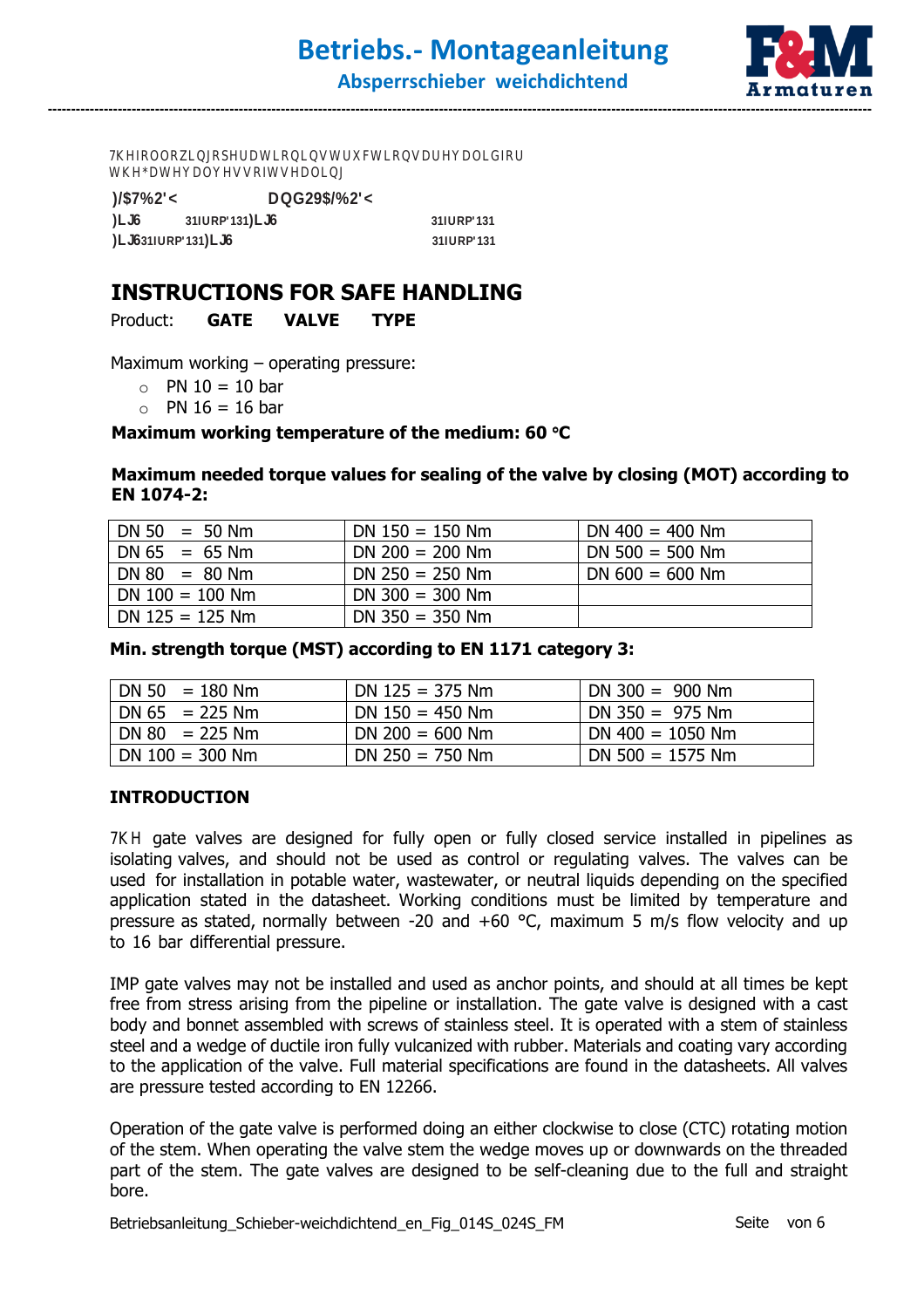



To get the full benefit of this recommends installing the valve in upright position or in a 45 degree angle. Upside down installation is not recommended. Specific operation conditions may apply for valves equipped with an ISO flange for mounting gearbox or actuator, please refer to the actuator manufacturer's instructions.

As the gate valve is designed for installation directly in the ground, it is designed to be maintenance-free throughout the expected lifetime of the valve. Thus spare parts are not needed and repair of the valve in case of malfunction is not intended. To maintain full functionality of the valve throughout the expected lifetime frequent operation of the valve is recommended. Depending on the media flowing through the valve, the frequency of operation may vary from once a year to several times per month.

# HEALTH AND SAFETY PRECAUTIONS

Whenever the gate valves are installed or operated the inherent dangers of pressurized liquid and gas must be addressed. Never attempt to dismantle the valves when the system is under pressure. Gate valves are heavy, especially in large dimensions, so always use appropriate lifting devices to avoid injuries. It is essential that staff undertaking these operations is adequately trained to avoid accidents. This installation and maintenance instruction will not replace adequate training and correct craftsmanship of qualified staff and the producer will not be held responsible for any accidents arising from incorrect installation.

Likewise before, during and after installation the applicable standards, codes and regulations for installation and for the prevention of accidents must be observed.

#### STORAGE

The gate valves should be stored in a location that protects the valve from any pollution or contamination. The valves must be stored in upright position and in an almost closed position to prevent long-term compression of the wedge rubber. The valve must be kept out of sunlight to prevent oxidation of the rubber and coating. Valves stored in cold storage must be protected against freezing. Therefore, the "first in, first out" principle is recommended.

#### INSTALLATION

The gate valves must be protected from damage during transportation, loading and handling. Lifting by means of a crane or any other lifting device should only be done using the flange holes, lifting eyes or appropriate straps. Never suspend the valve in a hand wheel, gearbox or actuator.

Before installation a visual check must be performed. Special attention should be paid to checking the stem, valve seat area, flanges and coating. Check for defects, bend or out of place parts, dents, scratches and other damages. Actions should be taken to repair or replace the valves if any defects are detected.

Gate valves with flanges must be installed using suitable gaskets, screws, washers and nuts. Maiden flanges must be designed to adapt standard flange drillings appropriate to the specific flange drilling on the valve. Correct installation of the valve is the condition for its correct operation.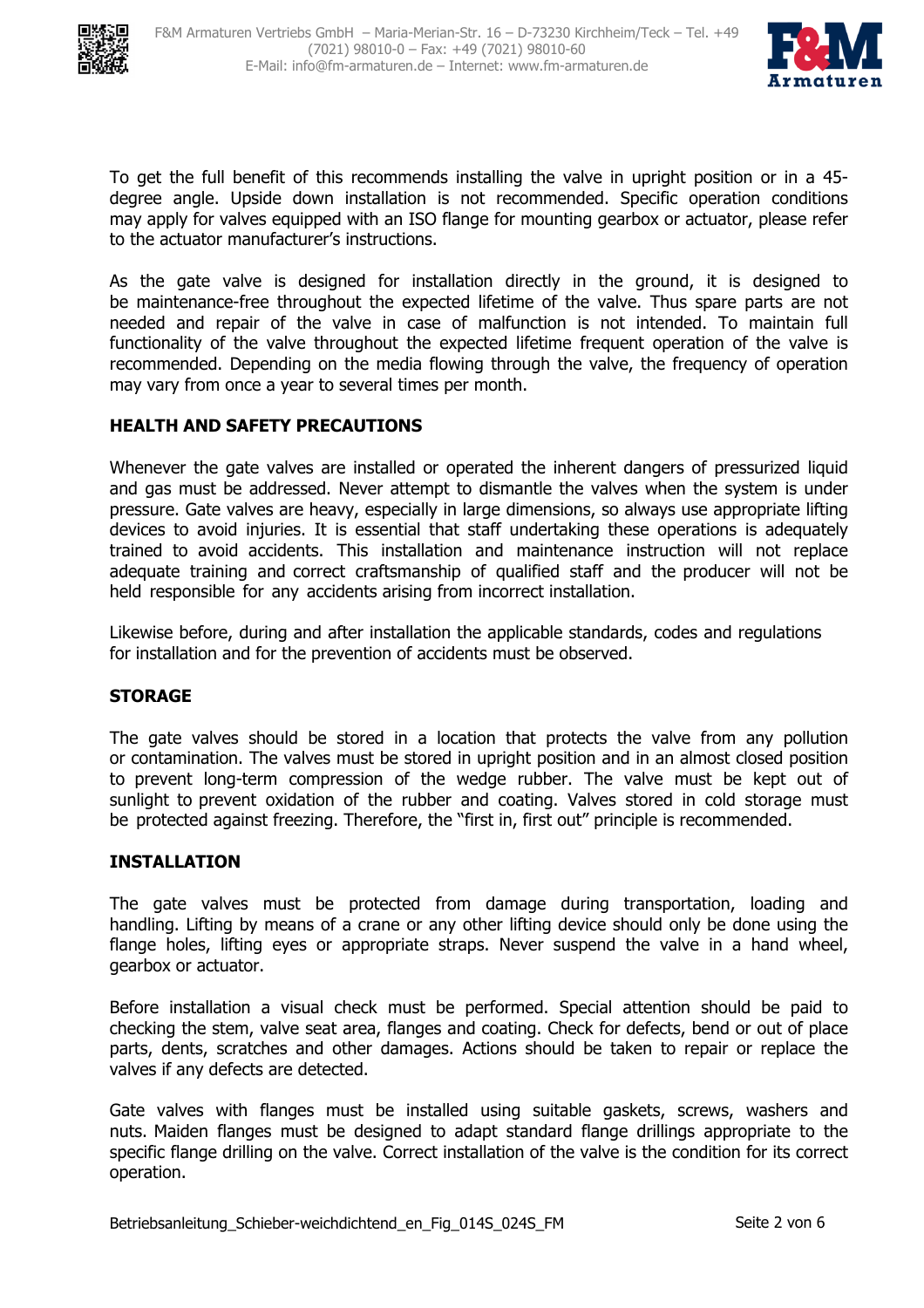



The valve is flanged and it is installed between two flanges, installation according to EN 558-1, series 14 or 15, screw connection and flange gaskets according to DIN 2501, EN 1092-2 (depends upon DN and PN). For installation of the short version attention should be paid to choosing the correct length of screws, because otherwise they can damage the body of the valve. The valve is made symmetrically, therefore the position of installation with regard to direction of the medium flow is not important.

Before installation the flow has to be stopped or the pipeline has to be empty, and if the temperature of the pipeline is increased, it has to be cooled to the room temperature.

Screws must be tightening in a criss-cross pattern and screw torques must be applied according to the flange gasket manufacturer's recommendations. Actions should be taken to ensure that the valve flanges are aligned to ensure an even pressure on the gasket surface. See table 1 for screw sizes.

During installation in the pipeline system care must be taken to ensure that the connecting flanges of the pipeline getting in contact with the gate valve are arranged parallel to each other and are exactly aligned to avoid any tension loads acting upon the valve body. For the same reason, and to achieve a regular mounting of the flange sealings, it is also necessary to tighten the connecting screws regularly in a cross pattern (see figure 1). The screw tightening torques are to be informed by the gasket supplier.

| <b>Screw sizes</b> |              |                                  |              |              |                     |              |
|--------------------|--------------|----------------------------------|--------------|--------------|---------------------|--------------|
| DN                 |              | <b>Working pressure</b><br>(bar) | Quantity     |              | <b>Screw lenght</b> |              |
| mm                 | <b>PN 10</b> | <b>PN 16</b>                     | <b>PN 10</b> | <b>PN 16</b> | <b>PN10</b>         | <b>PN 16</b> |
| 40                 | M16          | M16                              | 4            | 4            |                     |              |
| 50                 | M16          | M16                              | 4            | 4            | M16X65              |              |
| 65                 | M16          | M16                              | 4            | 4            |                     |              |
| 80                 | M16          | M16                              | 8            | 8            |                     |              |
| 100                | M16          | M16                              | 8            | 8            |                     |              |
| 125                | M16          | M16                              | 8            | 8            |                     |              |
| 150                | M20          | M20                              | 8            | 8            | M20X70              | M20X70       |
| 200                | M20          | M20                              | 8            | 12           | M20X70              | M20X70       |
| 250                | M20          | M24                              | 12           | 12           | M20X70              | M24X75       |
| 300                | M20          | M24                              | 12           | 12           | M20X75              | M24X85       |
| 350                | M20          | M24                              | 16           | 16           | M20X85              | M24X90       |
| 400                | M24          | M27                              | 16           | 16           | M24X90              | M27X95       |
| 500                | M24          | M30                              | 20           | 20           | M24X100             | M30X105      |
| 600                | M27          | M33                              | 20           | 20           | M27X110             | M33X115      |





# **OPERATION**

Gate valves are typically operated with an extension spindle in below ground installations. In manholes or in above ground installations hand wheels or electric actuators may be used. Ensure proper sizing of the hand wheel and/or operating keys, extension spindles and actuators. Please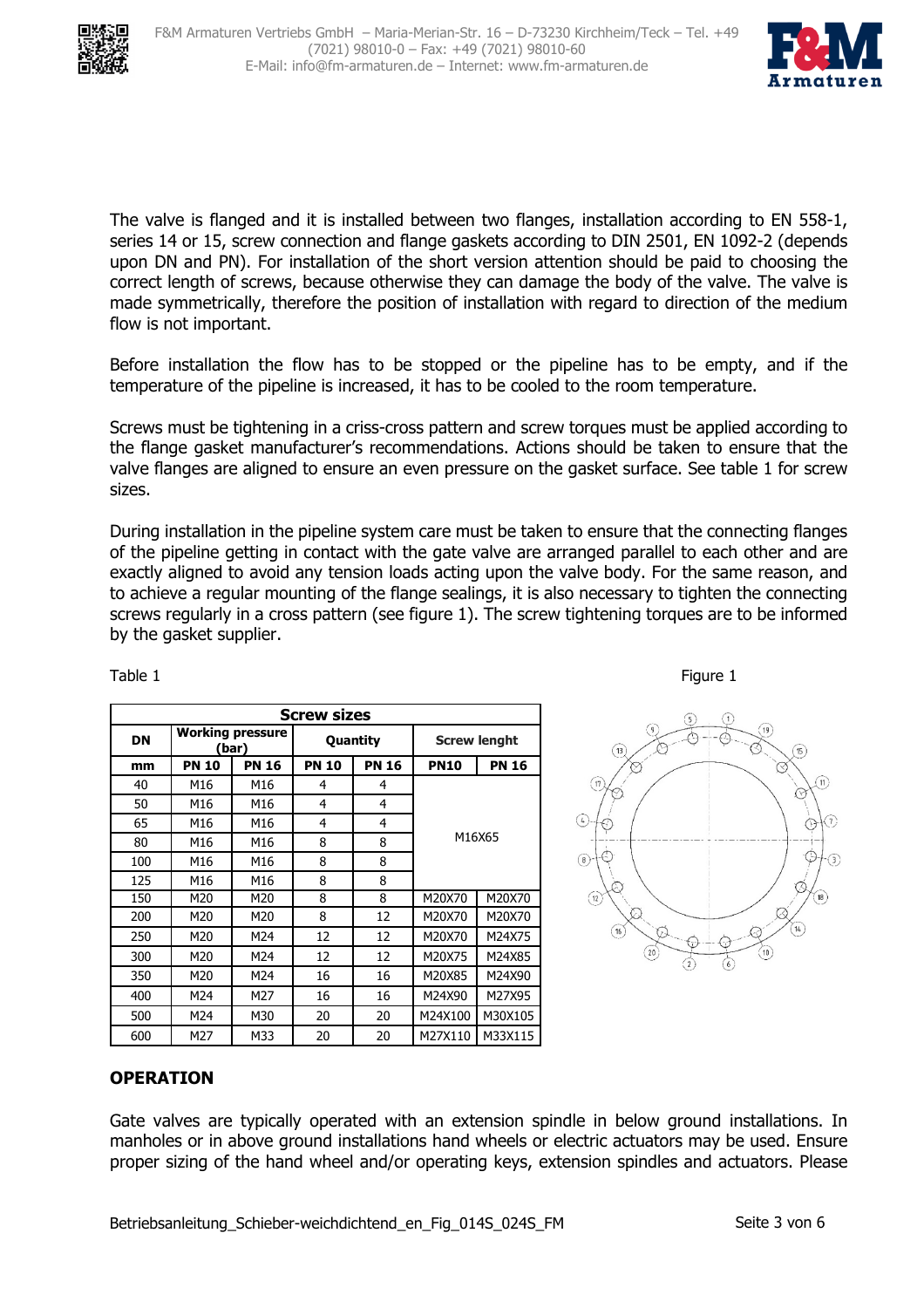



refer to IMP datasheets for further information. When installing gate valves mounted with electric actuators, please observe closing torques and number of turns from the datasheet. When the valve is installed in a chamber with an extension spindle going to above ground level, ensure that no vertical force from the extension spindle presses down directly on the valve stem top. The extension spindle must be supported by wall mounts or similar to prevent vertical forces and thereby supporting the weight of the extension spindle.

# PRESSURE TESTING

After installation, perform a pressure test before the trench is closed. Secure the pipe and gate valve against movement. If the pipeline and gate valve are tested with water, ensure that the pipeline and gate valve are drained in order to prevent frost damage. IMP gate valves are designed to resist a test pressure of 1,5 x PN.

# MAINTENANCE AND REPAIRS

The gate valve is of simple construction and does not need any special maintenance.

In case of leakage on spindle "O" rings should be replaced. The procedure of the "O" rings replacement is following:

DN 50 – DN 200:



- Empty the pipeline ( $p=0$  bar) and in case of increased temperature of the medium wait until the system cools down.
- Operate the gate valve until it is open 100%.
- Remove the drive (hand wheel, extension spindle …).
- Remove the cap (12).
- Unscrew the cover nut (6).
- Rotate the spindle (4) clockwise for maximum 10 turns and pull it out so much that "O" rings can be replaced.
- Replace "O" rings  $(9)$  and  $(11)$ .
- Replace the nut gasket (10).
- Insert the spindle (4) back into cover (2). Pay attention to the limiter (8).
- Screw the cover nut (6). The cover nut (6) must be secured against unscrewing with thread locker such as "Loctite".
- Mount the cap (12) back again.
- Mount the drive onto the spindle (4) and check the operating function (open closed position) with rotation.
- Fill the system with medium and check tightness.

DN 250 – DN 600:

- Empty the pipeline ( $p=0$  bar) and in case of increased temperature of the medium wait until the system cools down.
- Operate the gate valve until it is open 100%.
- Remove the drive (hand wheel, extension spindle ...).
- Remove the caps or wax (16) from screws.
- Unscrew all screws (17) and remove spindle bonnet (15).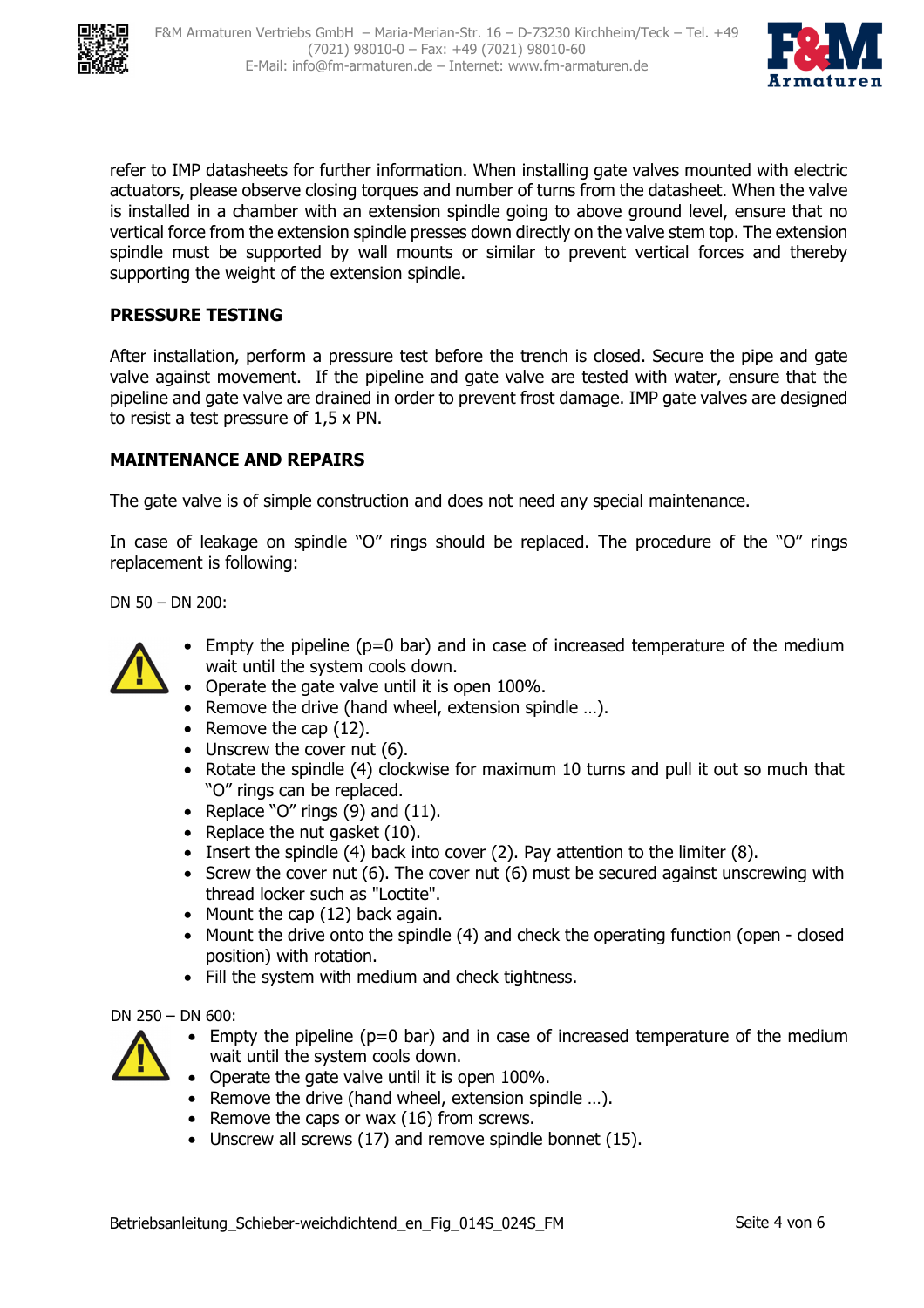



- Replace "O" ring (11) on the spindle (4).
- Replace the nut gasket (10).
- Mount the spindle bonnet (15) back again.
- Fix the spindle bonnet (15) onto the cover (2) with screws (17) using the right torque (Screws M10 T=45 Nm, M12 T=75 Nm und M16 T=110 Nm) and put protective caps or wax (16) on them.
- Mount the drive onto the spindle (4) and check the operating function (open closed position) with rotation.
- Fill the system with medium and check tightness.

In case of non-sealing or damage of closing element (the wedge), the wedge should be replaced. The procedure of the wedge replacement is following:



- Empty the pipeline ( $p=0$  bar) and in case of increased temperature of the medium wait until the system cools down.
- Remove the drive (hand wheel, extension spindle …).
- Remove the protective caps (16) or wax from screws.
- Unscrew all screws (13) on cover.
- Take the cover (2) together with wedge (3) and spindle (4) out from the body (1).
- Remove the wedge (3) from spindle nut (5).
- Take the new wedge (3) and insert the spindle nut (5).
- Replace the gasket (7) on cover (2).
- Insert the cover (2) completed with gasket (7), spindle (4) and wedge (3) into the body. Press the cover (2) onto the body T-flange and pay attention to the right position of the gasket (7) in order to prevent leakage.
- Fix the cover (2) onto the body (1) with screws (13) using the right torque (Screws M10 T=45 Nm, M12 T=75 Nm und M16 T=110 Nm) and put protective caps or wax (16) on them.
- Mount the drive onto the spindle (4) and check the operating function of gate valve (open - closed position) with rotation.
- Fill the system with medium and check tightness.

| POS. | <b>DESCRIPTION</b> | POS. | <b>DESCRIPTION</b> |
|------|--------------------|------|--------------------|
|      | Body               | 10   | <b>Nut Gasket</b>  |
|      | Cover              | 11   | "O" Ring           |
| 3    | Wedge              | 12   | Cap                |
| 4    | Spindle            | 13   | <b>Screw</b>       |
| 5    | Spindle Nut        | 14   | Cap or wax         |
| 6    | Cover Nut          | 15   | Spindle Bonnet     |
|      | Gasket             | 16   | Cap or wax         |
| 8    | Limiter            | 17   | <b>Screw</b>       |
| 9    | "O" Ring           |      |                    |

When ordering spare parts following has to be indicated: dimension (DN) of the gate valve and position of assembly part with description.